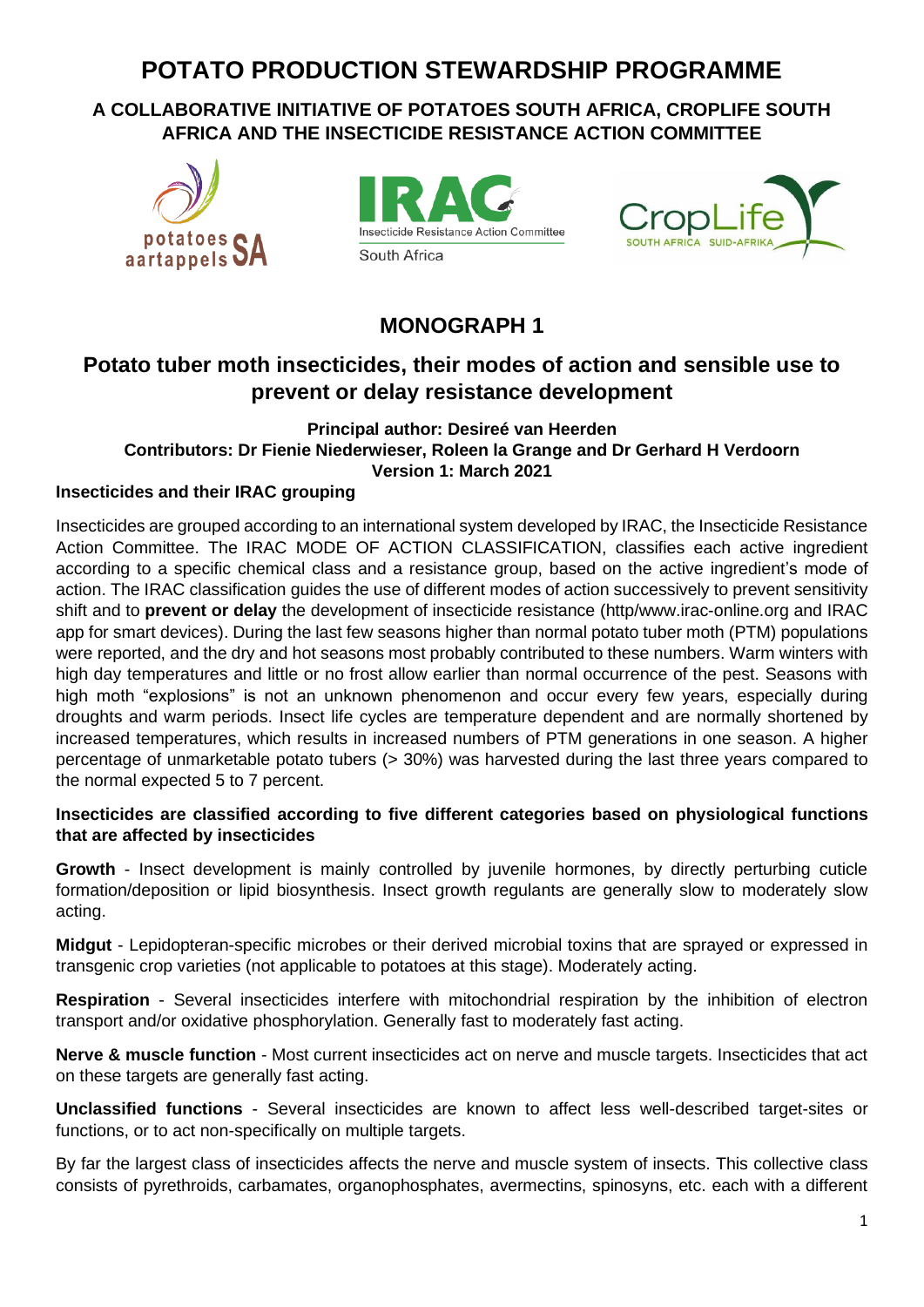mode of action (MoA) and specific target site; carbamates and organophosphates are both Group 1 but are categorised into sub-group 1A and sub-group 1B. To prevent sensitivity shift and the development of insecticide resistance, chemical classes of different modes of action (resistance groups) should be rotated, and consecutive insect generations should not be exposed to the same MoA continuously (Fig. 1).

#### **Figure 1: Different target sites for controlling PTM.**



Twelve different IRAC insecticide classes corresponding their equivalent resistance groups, are registered in South Africa for the control of the potato tuber moth *Phthorimaea operculella* (**Table 1**). Study the table and plan accordingly to develop a spray programme which will prevent sensitivity shift and resistance development.

| <b>IARC Group</b> | <b>Chemical class</b>            | <b>Active ingredient</b>                                                                                                          | Mode of Action/Physiological functions affected                                                                                        |
|-------------------|----------------------------------|-----------------------------------------------------------------------------------------------------------------------------------|----------------------------------------------------------------------------------------------------------------------------------------|
| 1A                | Carbamate                        | Methomyl                                                                                                                          | Acetylcholinesterase (AChE) inhibitors<br>Nerve action                                                                                 |
| 1B                | Organophosphates                 | Acephate, azinphos-methyl,<br>methamidophos, methidathion,<br>profenofos                                                          | Acetylcholinesterase (AChE) inhibitors<br>Nerve action                                                                                 |
| 3A                | Pyrethroids                      | Alpha-cypermethrin, beta-<br>cyfluthrin, bifenthrin,<br>deltamethrin, esfenvalerate,<br>gamma-cyhalothrin, lambda-<br>cyhalothrin | Sodium channel modulators<br>Nerve action                                                                                              |
| $4A + 3A$         | Neonicotinoids +<br>pyrethroids  | Acetamiprid + bifenthrin                                                                                                          | Nicotinic acetylcholine receptor (nAChR)<br>competitive modulators<br>Nerve action                                                     |
| $4A + 15$         | Neonicotinoids +<br>benzoylureas | Acetamiprid + novaluron                                                                                                           | Nicotinic acetylcholine receptor (nAChR)<br>competitive modulators & chitin synthesis inhibitors<br>Nerve action and growth regulation |
| 5                 | Spinosyns                        | Spinetoram, spinosad                                                                                                              | Nicotinic acetylcholine receptor (nAChR)<br>allosteric modulators - Site 1<br>Nerve action                                             |
| 13                | Pyrroles                         | Chlorfenapyr                                                                                                                      | Uncouplers of oxidative phosphorylation<br>via disruption of the proton gradient<br>Energy metabolism                                  |
| 14                | Nereistoxin analogue             | Cartap hydrochloride                                                                                                              | Nicotinic acetylcholine receptor (nAChR)<br>channel blockers<br>Nerve action                                                           |
| 15                | <b>Benzoylureas</b>              | Diflubenzuron, lufenuron,<br>novaluron                                                                                            | Inhibitors of chitin biosynthesis affecting CHS1<br><b>Growth regulation</b>                                                           |
| 22A               | Oxadiazines                      | Indoxacarb                                                                                                                        | Voltage-dependent sodium channel blockers<br>Nerve action                                                                              |
| 28                | <b>Diamides</b>                  | Chlorantraniliprole,<br>cyantraniliprole                                                                                          | Ryanodine receptor modulators<br>Nerve and muscle action                                                                               |
| $28 + 3A$         | Diamides +3A                     | Chlorantraniliprole + lambda-<br>cyhalothrin                                                                                      | Ryanodine receptor & sodium channel modulators<br>Nerve and muscle action                                                              |

#### **Table 1: Active ingredients that are registered for the control of the potato tuber moth in potatoes.**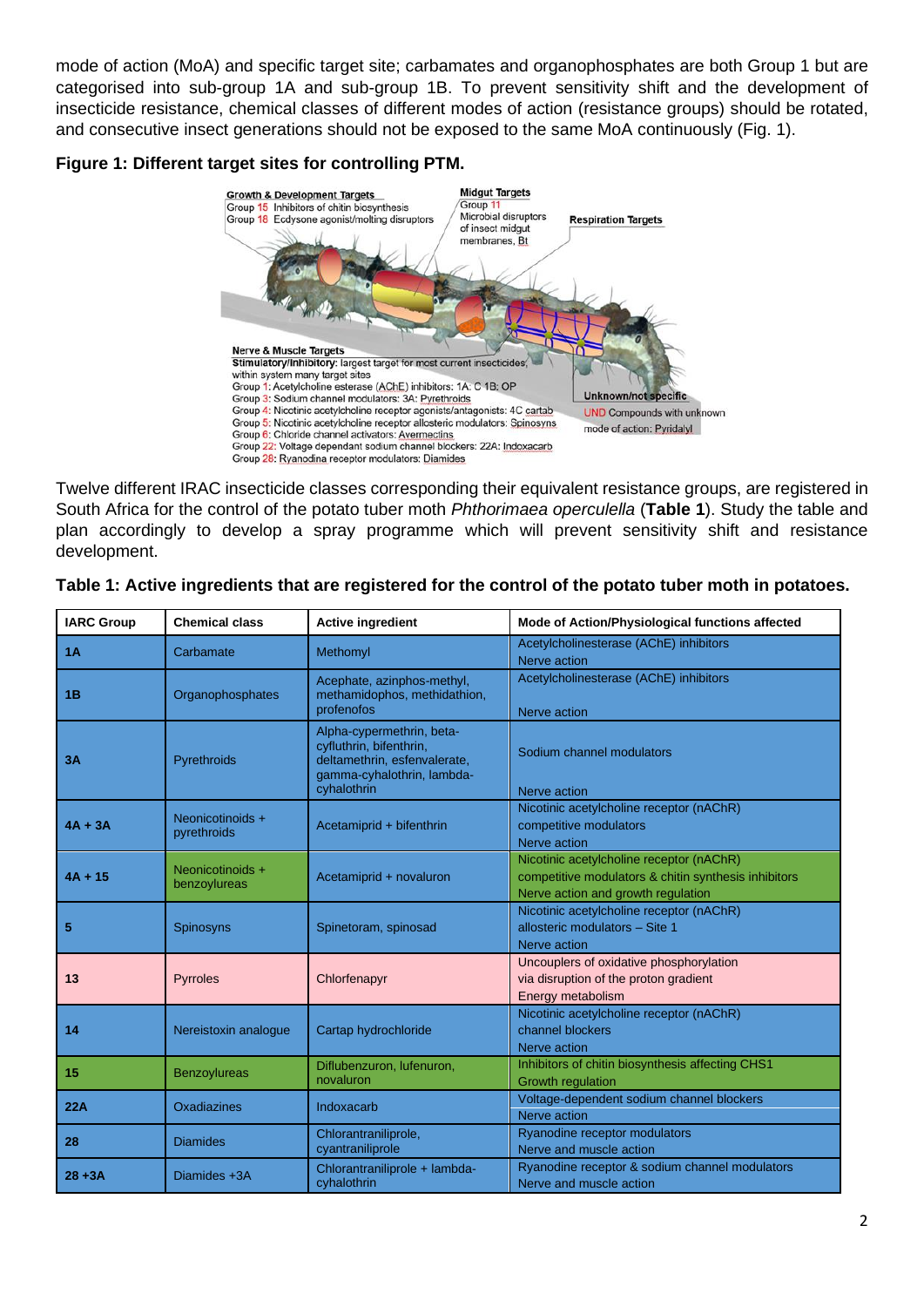| <b>IARC Group</b>         | <b>Chemical class</b>      | <b>Active ingredient</b>                                                    | Mode of Action/Physiological functions affected             |
|---------------------------|----------------------------|-----------------------------------------------------------------------------|-------------------------------------------------------------|
| UN                        | Pyridalyl                  | Pyridalyl dichloropropene<br>derivative                                     | Compounds of unknown or uncertain MoA                       |
| <b>UNF</b>                | <b>Fungus</b>              | Beauveria bassiana                                                          | Compounds of unknown or uncertain MoA                       |
| <b>Pheromone</b><br>l +3A | Pheromone +<br>pyrethroids | $(E,Z)$ -4,7 & $(E,Z,Z)$ -4,7,10-<br>tridecatrienyl acetate +<br>permethrin | Lure and sodium channel modulators<br>Lure and nerve action |

## **Factors that influence the performance of active ingredients**

Not all the active ingredients in a specific chemical class share the same characteristics. Plant uptake can be by contact, translaminar, or systemic action while insect uptake can be through stomach or contact action. The formulation type and quality, e.g. EC, SC, WP, rain fastness, stability in sunlight, mixability and compatibility with other products, application type and method, all play a crucial role in the effectivity of an active ingredient. Choosing an active ingredient requires taking all these characteristics into account along with the plant size, level of pest infection and the pest complex present to select the best option. Be reminded that active ingredients within the same IRAC group, share the same mode of action; carbamates and organophosphates, for example are both in Group 1 and share the same mode of action. A few examples of active ingredients registered against PTM are mentioned below. **Always read the entire label to ensure that the products are applied correctly.**

# **Carbamates (Group 1A):**

Methomyl: Contact & stomach action, efficacy greatly reduced after spray residues have dried, rapidly degrades in soil with a short half-life of ( $DT_{50}$  4 – 8 days) at 20°C. Soil moisture and pH are important in the breakdown of methomyl. Methomyl is not compatible with alkaline products. Relatively stable in sunlight.

### **Organophosphates (Group 1B):**

Acephate: Contact and stomach action, moderate persistence, residual activity 10 – 21 days, non-phytotoxic. Readily bio-degraded and non-persistent in soil with short half-life ( $DT_{50}$  2 days).

Azinphos-methyl: Non-systemic, contact and stomach action. Rapidly hydrolysed in alkaline and acidic media. Half-life of several weeks under normal conditions ( $DT_{50}$  87 days @ pH 4 and 50 days @ pH 7, only 4 days @ pH 9). Low soil mobility. Photodegrades on soil surface.

Profenofos: Non-systemic, contact and stomach action. Exhibits translaminar effect and ovicidal properties. Not compatible with sulphur, alkaline products or captab. Do not mix with metal-containing compounds or apply with nitrogen-containing foliar feeds. Short half-life in soil ( $DT_{50}$  1 week).

Methamidophos: Systemic, contact and stomach action. Rapidly degraded in soil. Short half-life in soil ( $DT_{50}$ ) <2 days). Photolysis contributes to rapid degradation.

#### **Pyrethroids (Group 3A):**

Bifenthrin: Non-systemic, contact and stomach action. Not compatible with alkaline products. Long half-life in soil ( $DT_{50}$  65 days).

*Lambda*-cyhalothrin: Non-systemic, contact and stomach action with repellent properties and rapid knockdown effect. Stable to light, stable in storage (> 6 months) but rapidly degraded in soil especially under dry conditions ( $DT_{50}$  4 weeks). Strongly adsorbed to soil, does not leach.

#### **Neonicotinoids (Group 4A):**

Acetamiprid: Systemic with translaminar movement in the plant. Stomach and contact activity. High potential for bioaccumulation, mobile in soil but degrades rapidly. Low potential for leaching into groundwater. Half-life between <1 and 8.2d.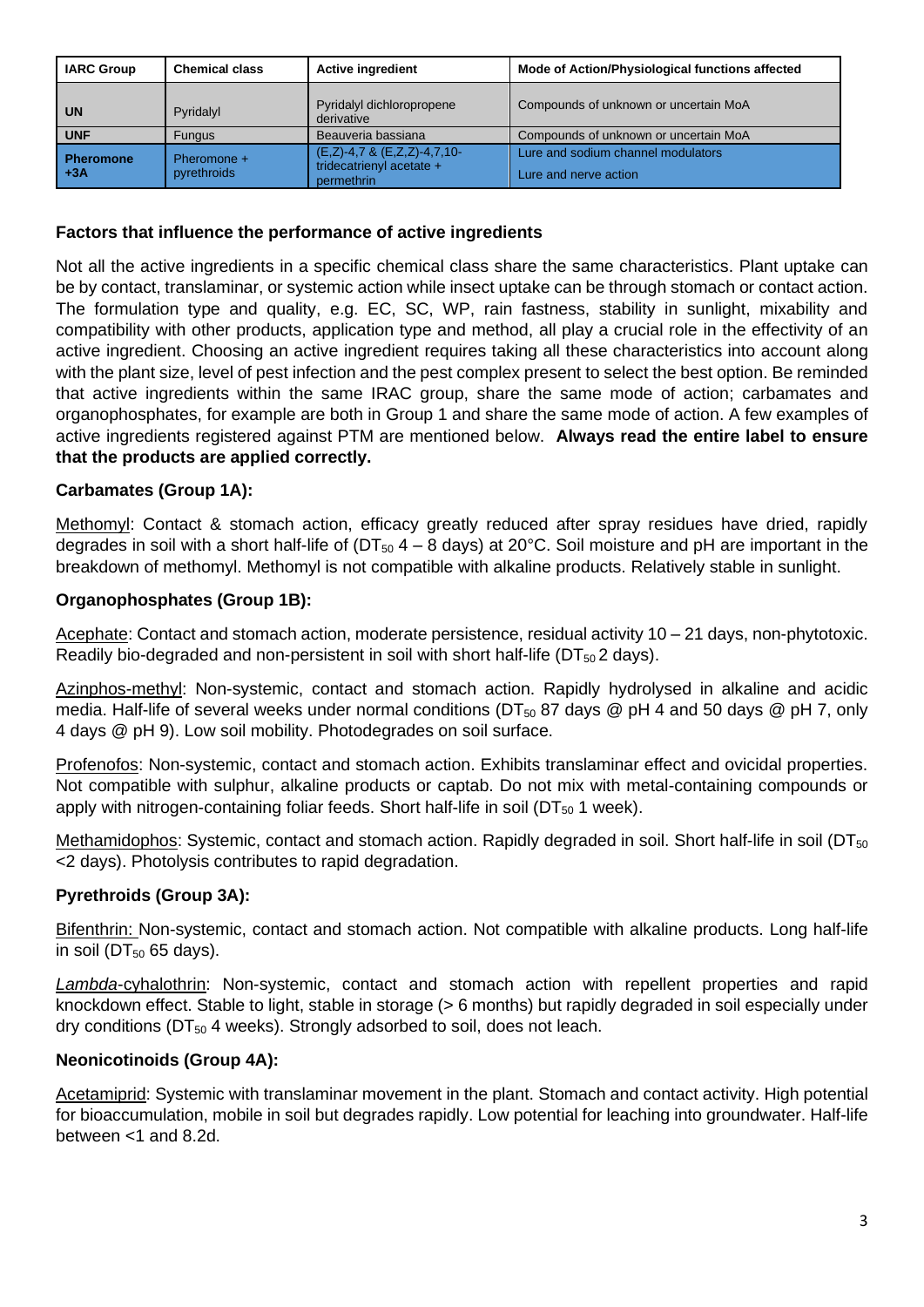# **Spinosyns (Group 5):**

Spinosad: Non-systemic, contact and stomach action. Short soil half-life (DT $_{50}$  9 – 17 days). Low pH value (< 6) of the spray mixture will decrease the residual performance. Performs best at  $pH 6 - 9$ .

Spinetoram: Non-systemic, contact and stomach action. Rapidly degrades in soil ( $DT_{50}$  3 – 5 days).

#### **Pyrroles (Group 13):**

Chlorfenapyr**:** Limited systemic activity, mainly stomach with some contact action. Pro-insecticide (metabolized into an active insecticide after entering the host). Persistent in soil but binds very strongly to soil particles and does not leach.

### **Nereistoxin analogues (Group 14):**

Cartap hydrochloride: Systemic with stomach and contact action. Stable in acidic conditions but hydrolyses in neutral or alkaline solution. Short soil half-life ( $DT_{50}$  3 days).

#### **Benzoylureas (Group 15):**

Lufenuron: Insect growth regulant, non-systemic, translaminar effect with strong stomach and moderate contact activity, larvicidal, ovicidal and transovarial action, reduce egg fecundity. Stable at pH 5 – 7 and very long half-life (DT<sub>50</sub> 512 days). Strong adsorption onto soil particles. Not compatible with carbamates and alkaline products.

#### **Oxadiazines: (Group 22A):**

Indoxacarb: Contact and stomach action, rapidly terminates insect feeding on crop. Moderately persistent but immobile in soil ( $DT_{50}$  3 – 23 days).

#### **Diamides (Group 28):**

Cyantraniliprole: Systemic effect by soil uptake, with some translaminar movement, active through ingestion and contact. Ovicidal, ovi-larvicidal and adulticide activity. Low soil mobility due to high soil adsorption with moderate photodegradation and short half-life ( $DT_{50}$  4 – 25 days). Rapidly degrades. Resistance risks seems higher than other MoAs.

Chlorantraniliprole: Stomach and contact action, weak translaminar activity. Slow soil degradation (DT<sub>50</sub> 270 days). Low soil mobility due to high soil adsorption, low water solubility and slow photodegradation. Resistance risks seems higher than other MoAs.

#### **Unclassified (UN):**

Pyridalyl: Non-systemic, contact and stomach action. Moderately slow acting. Highly immobile in soil with long half-life ( $DT_{50}$  93 – 182 days).

#### **Effective application of insecticides to control PTM and associated good agricultural practices**

Virtually no insecticide can be drenched into the soil to control PTM after senescence (maturation) and ridging; the best practice is to control them while green plant material is still available for chemical uptake and to minimise exposed tubers (**figure 3, 4 and 5**), soil cracks or soil cavities next to stems (**figure 2**), especially in shallow bearing cultivars (**figure 6**). Moths can lay eggs close to cracks and young hatching larvae can then move down the cracks to infest tubers. Make sure cracks are sealed by irrigation after ridging (**figure 7**). Potato tubers that are slightly exposed are very easy targets for larvae; field observations showed that tubers that were infested with PTM larvae are the ones very close to the soil surface with some level of exposure. It is thus strongly advisable to minimise exposed tubers to the absolute minimum.